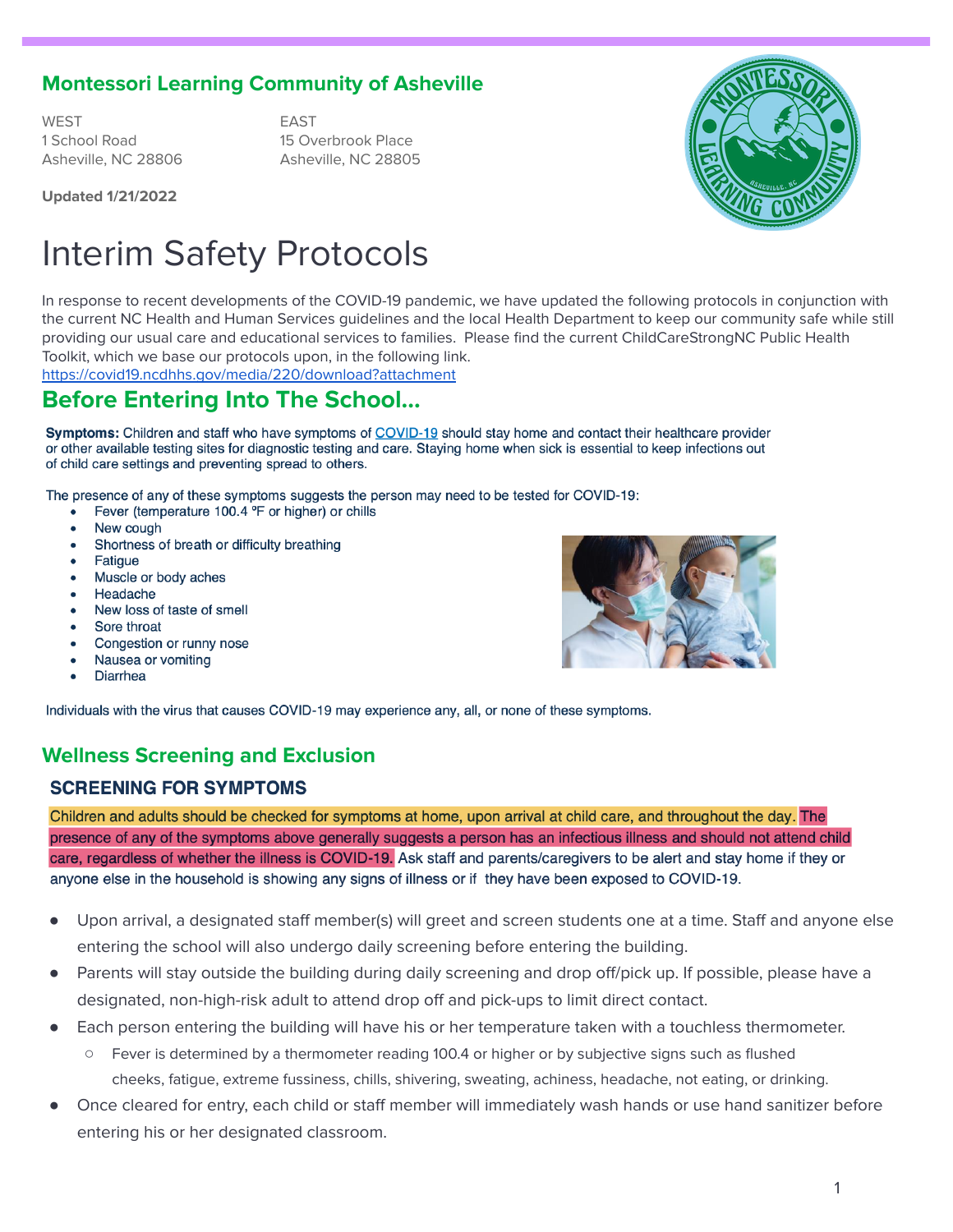### **Exclusion for people with COVID-19**

People with COVID-19 or symptoms of COVID-19 without a test must be excluded from child care for 5 days after the first day of symptoms or day of specimen collection, if no symptoms. People may return to child care after 5 days if they have no symptoms or symptoms are improving and have been fever free for 24 hours without use of fever reducing medications, but must continue to wear a mask for an additional 5 days to minimize the risk of infecting others. People who are unable to wear a mask, including children under the age of 2, must be excluded for 10 days after first day of symptom or date of specimen collection if no symptoms.

#### Exclusion for people with exposure to someone with COVID-19

People who have been exposed to someone with COVID-19 (within 6 feet for 15 minutes or longer in a 24 hour time period) must be excluded from child care for 5 days following the last known exposure, unless an exemption applies. They may return after 5 days if they have no symptoms, but must continue to wear a mask for an additional 5 days to minimize the risk of infecting others. People who are unable to wear a mask, including children under the age of 2, must be excluded for 10 days after the last day of exposure.

Household contacts of a person with COVID-19 should be excluded from child care for at least 5 days after their last exposure to the person with COVID-19 and should continue to wear a mask for an additional 5 days. For determining the exclusion period, household members are not considered exposed after the household member with COVID-19 has completed their isolation period – i.e. 5 days, if no symptoms or symptoms are improving even if they are still within the 10 days since their positive test or symptom onset.

NOTE: The Buncombe Contact Tracers and Health Consultants do not consider preschool-aged children to be

able to effectively and consistently wear masks, therefore…

### MLC's Current Exclusion Policy: If exposed ie. day 0, children are to be in quarantine for 10 days.

However, if on day 6 a child has remained symptom-free and presents a negative test result administered on

**day 6, that child can return to school prior to day 10.** There is further situational exposure guidance in the Toolkit

linked on page 1 but we also encourage everyone to speak to physicians in exposure scenarios.

### **Testing**

#### Testing for individuals who have symptoms

Children and staff who have symptoms of COVID-19 should stay home and contact their healthcare provider or other available testing sites for diagnostic testing for COVID-19 and care.

#### Testing for individuals who have been exposed

Individuals who have been exposed to COVID-19 should get tested 5 days after the last exposure unless they had tested positive for COVID-19 with a viral test within the previous 90 days and subsequently recovered. Individuals who have been exposed to COVID-19 who do not meet an exemption for exclusion from childcare should stay home and follow the guidance for **quarantine**.

# **Safe Arrivals and Departures Routine Masks - Required for all adults and children indoors**

- Masks will be required during drop off screenings and pick up for all parents, staff, and children.
- Masks will be required for all adults and students 2 years and older at all times indoors unless exception applies, or actively eating, drinking, sleeping. We also encourage you to practice mask etiquette with your children to improve familiarity and effectiveness.
- MLC will have some disposable masks on-site but ask that each child is sent to school with at least 3 masks per school day as we will likely need to refresh them frequently. MLC will provide two pouches per child, one for clean masks and one for dirty masks, to be transported to and from school and home.
- Masks are not recommended for children during outdoor time/play and therefore, will not be required while on the playground. Strategies will be in place to encourage children to keep moving and distanced as possible.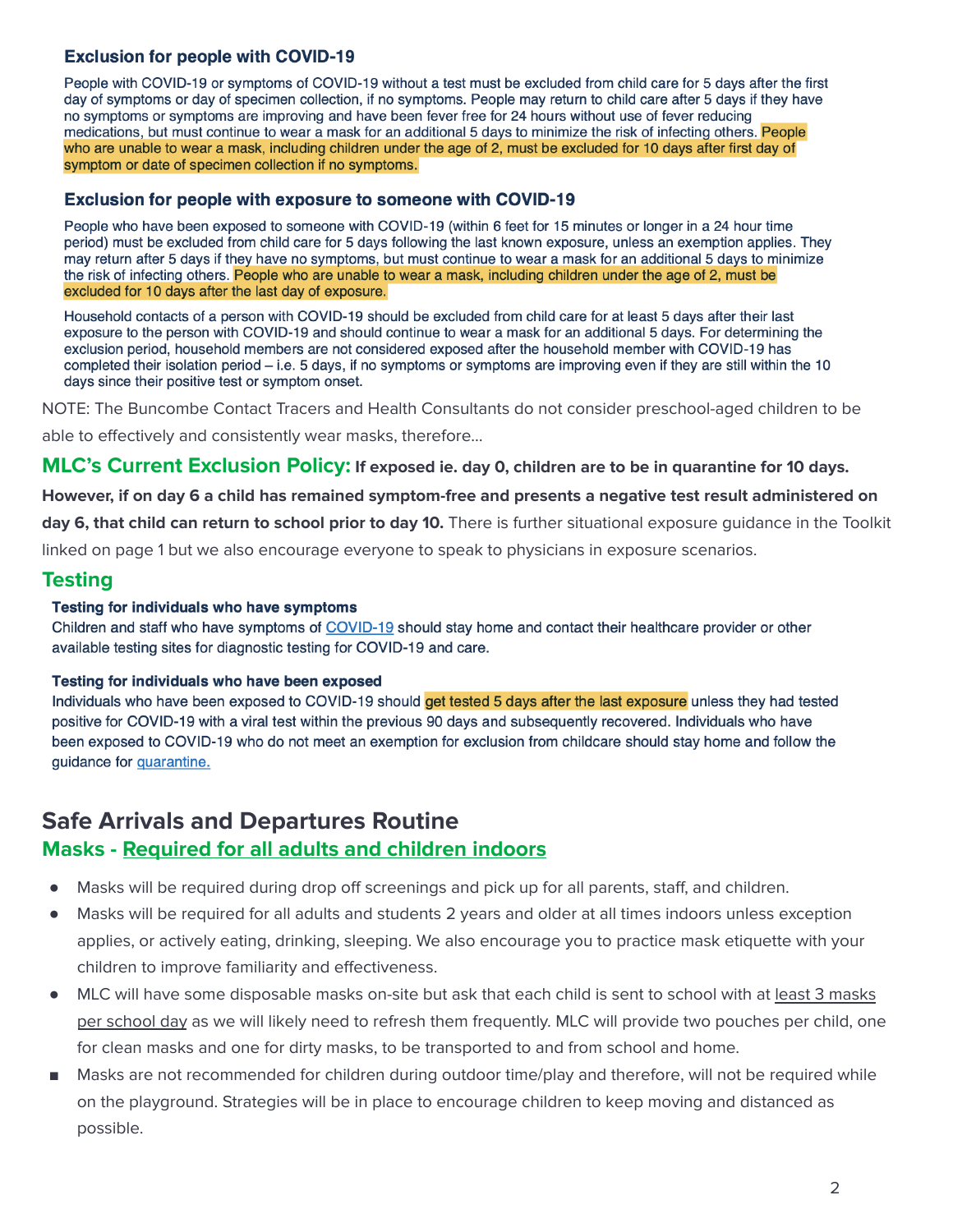## **Drop Off and Pick Up Times School-wide Drop Off Window: 8:30am - 8:45am**

- As you arrive:
- *West Campus:* please park and escort children to the screening area under the awning of the Main Entrance (Mimosa Dr)
- *East Campus:* please escort your child(ren) to their classroom's outdoor entrance (through the playground).
- **●** Once screened and cleared for entry, each child will be escorted into their classroom
- We currently have very limited staff on-site at both campuses, therefore, we need all parents to be **punctual and arrive during the appropriate window for proper screening and entry daily**
- If your screening answers are the same as reported the previous day, this step can be omitted.
	- We will continue to use the Pick Up Line method in the afternoons and extend this practice until school closes. We do ask that parents load up children into the vehicle rather than the staff member.
	- **● Pick Up Line Directions:**
		- West Campus: Enter parking lot via the Mimosa Drive / Main Entrance and line up along the playground side of the lot to exit onto School Road (keep cones on your right)
		- *East Campus*: Enter directly into the lower parking lot and line up alongside the playground to exit up and around the church building.

**Half Day Pick Up Window 12:15pm - 12:30pm - Full Day Pick Up Window: 2:45pm - 3:30pm**

### **What To Bring To School: Personal Belongings and Food Items**

- **● MLC East is nut-free! Please do not send any products containing tree or ground nuts!**
- Please send your child with a standard, full-size backpack that all items for the day/week can fit into (aside from the weekly rest time-bag). Please send a full set of appropriate spare clothing to keep in their cubby.
- In this bag: All food & drink items, including subsequent containers need to be labeled daily with name & **date:**
	- o Lunchbox, AM and PM Snacks (PM for Full Day only on
	- Water Bottle
- Nap items (if needed) and in a separate tote as nap items stay at the school and are sent home to be laundered on student's last day of the week
- 3 clean masks per day, in school provided zipping bags

# **Daily Routines and Schedule**

### **Classroom Cohorts**

In effort to keep contact low, each program (Toddler and Primary) will be self-contained throughout the indoor school day, including drop off/pick up, transitions, and restroom breaks. The west campus only has one